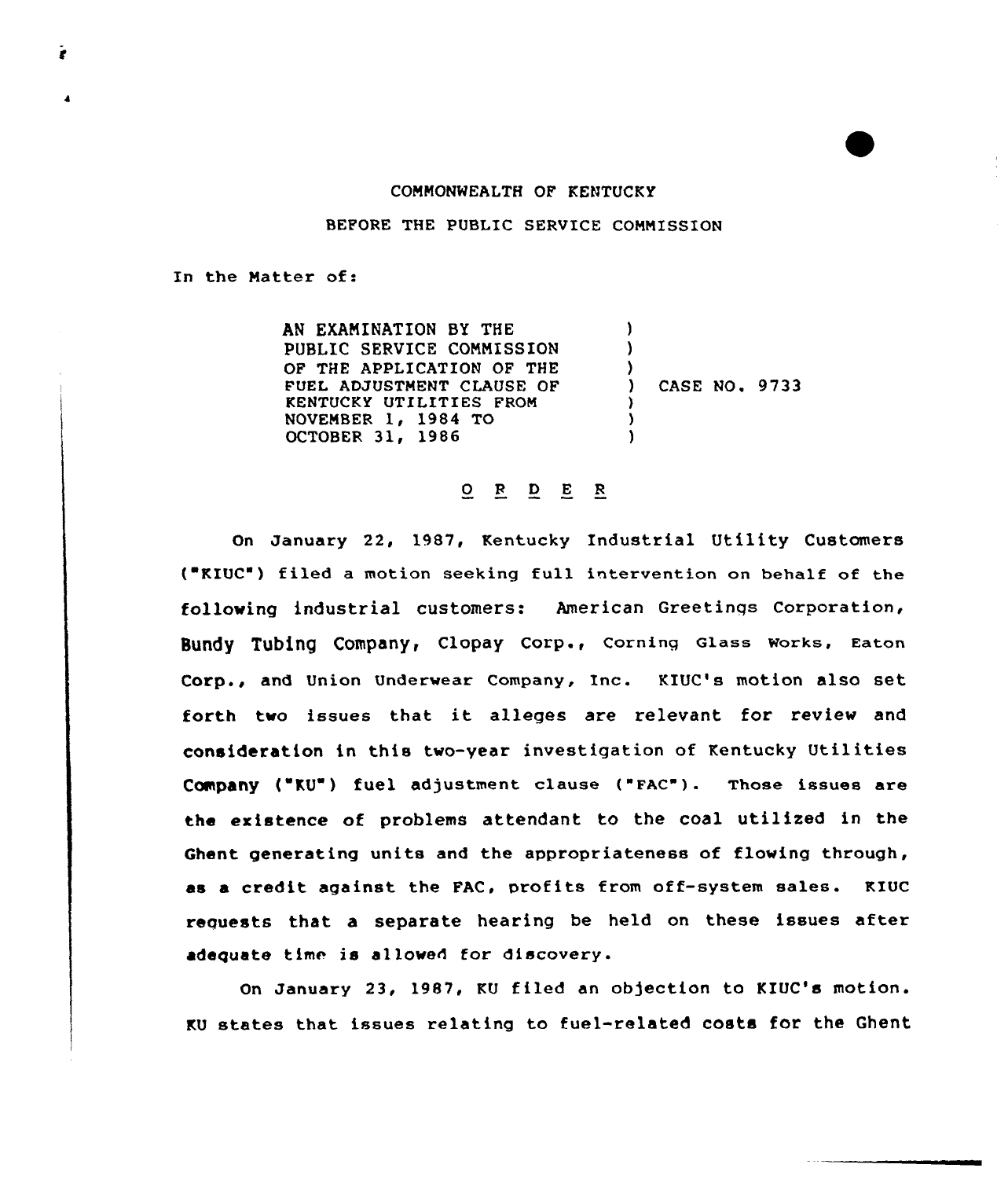units are already subject to review in case No. 9631, "An Investigation into the Fuel Procurement Practices of Kentucky Utilities" and KIUC has already been granted intervention in that ease. In response to the issue of crediting the FAC for profits from off-system sales, KU alleges that such a proposal would require modification of the existing FAC regulation, 807 KAR 5:056, and necessitate a change in the rate-making treatment of base rates. KU states that such changes are beyond the scope of this case and should be addressed in Administrative Case No. 309, "An Investigation of Fuel Clause Regulation B07 KAR 5:056."

Based on the evidence of record and being advised, the Commission is of the opinion and hereby finds that the existence of problems with coal utilized at the Ghent units is <sup>a</sup> proper issue for consideration in this case if the problems impacted the cost of fuel recovered through KU's FAC during the two-year period under review. Although KIUc has not provided any details of the nature of these coal problems, this issue appears to be separate and distinct from the issues of fuel procurement and contract administration being investigated in Case No. 9631.

The Commission finds that KIUC's suggestion to establish a credit to the FAC for profits from off-system sales would require a modification of the existing FAC regulation and consequently could not be done in this case. The Commission is presently conducting a general review of the FAC regulation in Administrative Case NO. 309 and KIUC is encouraged to intervene and file written comments in support of its proposal in that case.

 $-2-$